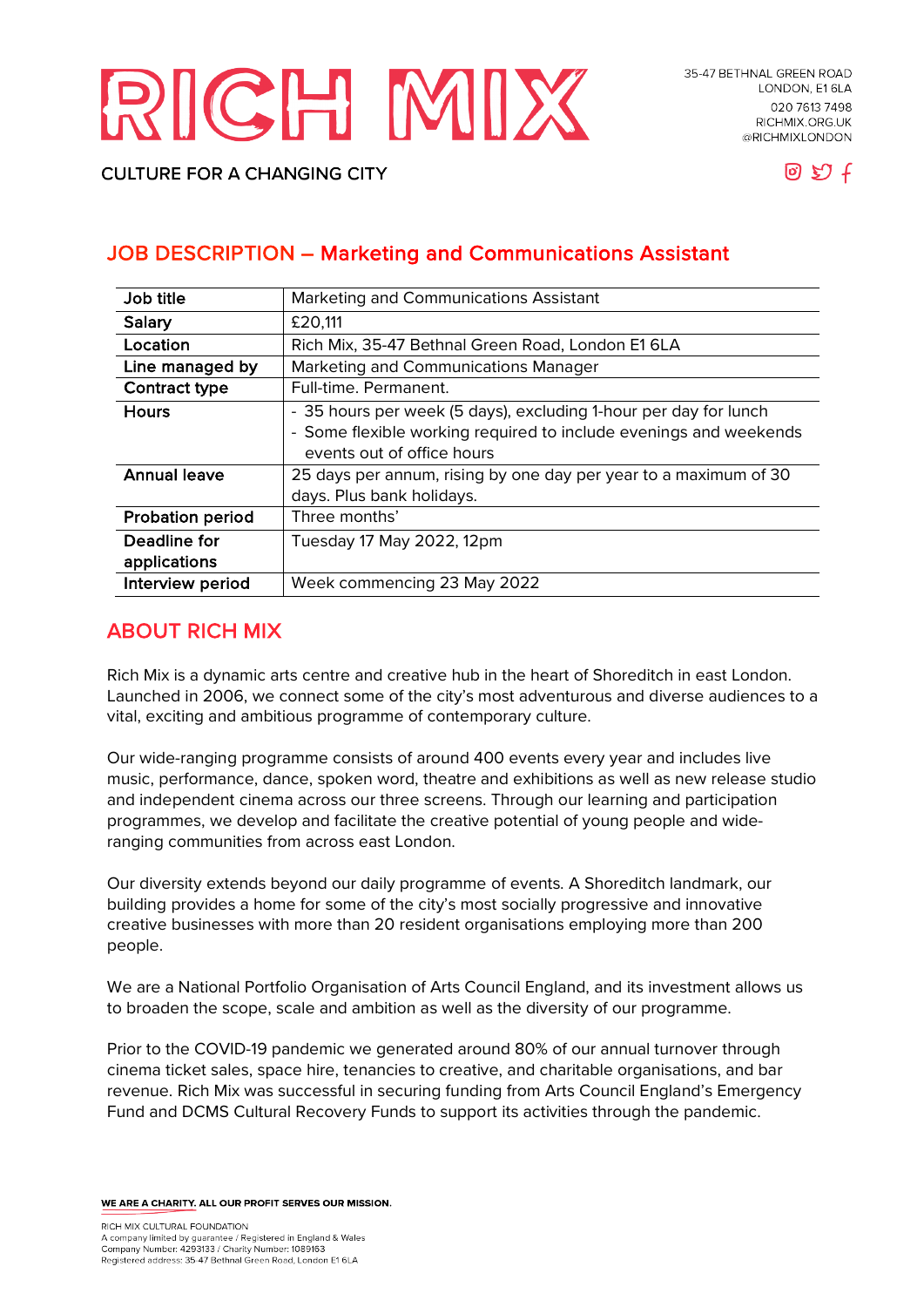35-47 BETHNAL GREEN ROAD LONDON, E16LA

> 020 7613 7490 RICHMIX.ORG.UK @RICHMIXLONDON



With the ending of restrictions on indoor activity, Rich Mix re-opened fully in January 2022 with the launch of our Live programme, Re-Rooted, a programme of music, spoken word, talks, visual art and more, running until April 2022. New season planning is currently underway. A full Cinema programme of blockbusters, independent films and film festivals is running alongside a wide-ranging Creative Engagement programme.

We also completed the first phase of our capital project plans funded by the Mayor of London's Good Growth Fund. Our revitalised first floor includes a Cinema Bar, artist green room, exhibition space and Creative Engagement space which opened in February 2022.

Rich Mix currently operates a hybrid working policy with office based staff required to work 50% of their time in the building.

## richmix.org.uk / @RichMixLondon

RICH

## PURPOSE OF THE ROLE

We are currently looking to recruit a Marketing and Communications Assistant to join our Marketing and Communications team. Rich Mix's marketing team works across the whole organisation, promoting and supporting all of Rich Mix's activities: live events, cinema, creative engagement, private hires, bars and concessions, fundraising, membership, building tenancies. In addition to driving attendance and ticket sales, the team works to ensure brand consistency as well as building awareness of Rich Mix.

The Marketing and Communications Assistant will provide administrative support to the Marketing and Communications team, supporting on delivery of digital and print communications as well as inputting creative ideas on engaging audiences and telling the Rich Mix story effectively.

## KEY RESPONSIBILITIES

#### Administration

- Monitor the marketing team email on a daily basis
- Be the first point of contact for artistic partners
- Support on a range of administration tasks to include filing, data entry and upkeep of Rich Mix's image library.
- Work with programming and box office teams to ensure a smooth and effective process of event publishing, promotion and marketing asset collation

#### **Digital**

- Update and create pages on the website (WordPress)
- Maintain consistency and accuracy across the website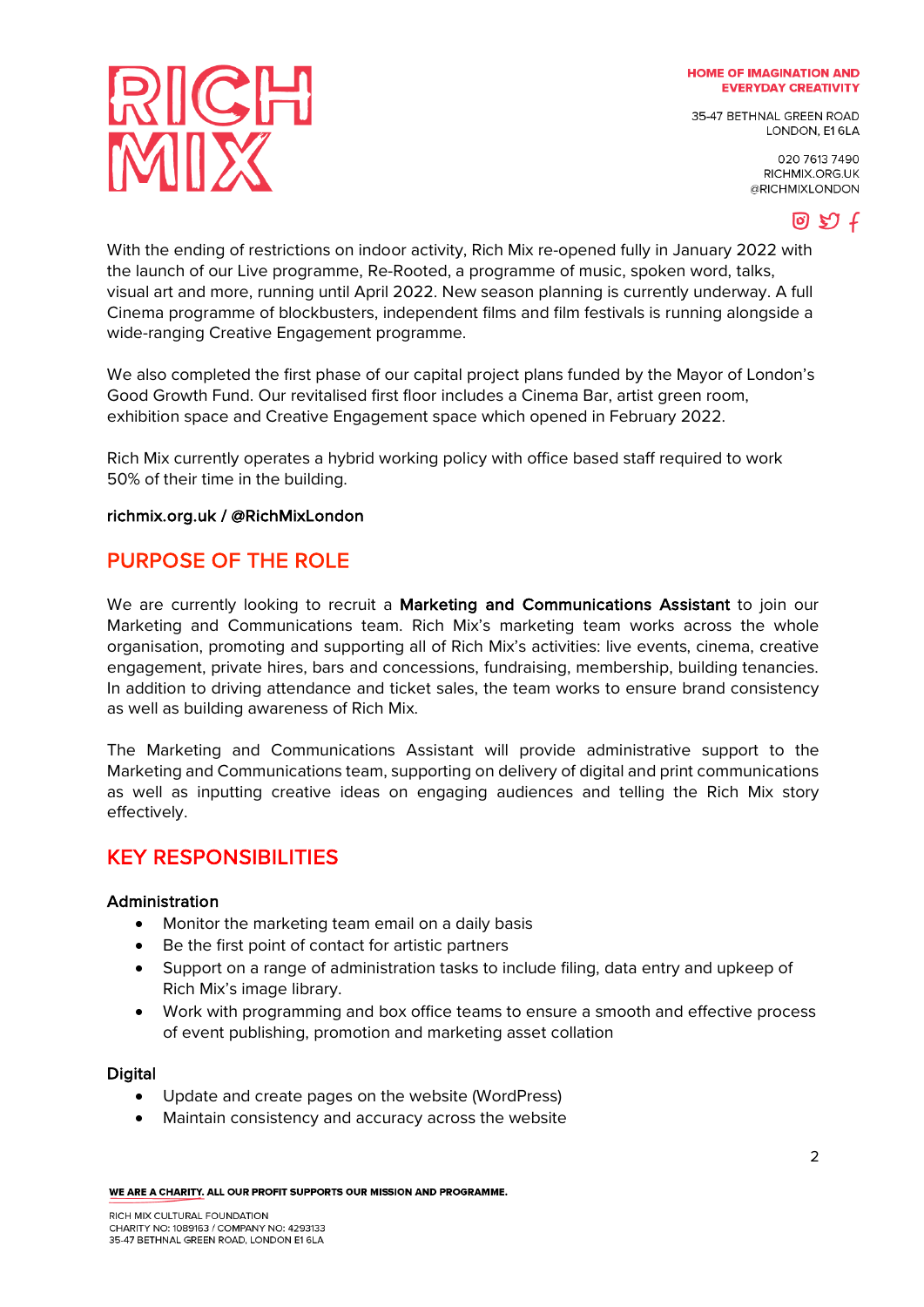35-47 BETHNAL GREEN ROAD LONDON, E16LA

> 020 7613 7490 RICHMIX.ORG.UK @RICHMIXLONDON



- Monitor on a daily basis Rich Mix's social media channels (mainly Facebook, Twitter and Instagram) responding to direct messages, reviews and feedback
- Create, post and schedule engaging content on Rich Mix's social media channels maintaining a Rich Mix tone of voice and brand personality, working to the team's agreed content calendar
- Create and send emails to our mailing lists (DotDigital)
- Submit regular online event listings
- Keep abreast of trends in digital

RICH

• Work with team to arrange reciprocal marketing

## **Content**

- Contribute to content ideas and creation for social channels, blog and email
- Organise external image requests
- Write copy for and collate content for website, blog, social media, emails, ads amongst other platforms
- Design some regular and event specific assets (including monthly posters, cinema slides, cinema schedule flyers) utilising in-house branded templates on Photoshop and InDesign
- Attend events in the programme to share engaging live socials on an ad hoc basis, as agreed with the Marketing and Communications Manager

## Print and distribution

- Manage in-venue poster and flyer displays
- Co-ordinate assets for upcoming films in the cinema
- Co-ordinate print for the team (including monthly What's Ons and posters)
- Proof all outgoing print
- Update signage in the building on an ad hoc basis

#### Marketing and fundraising campaigns

- Work with team to identify networks and audiences, researching these groups and methods of engaging them
- Support marketing and fundraising planning and campaign delivery towards agreed objectives

#### Identity and profile

- Ensure consistency across our outgoing communications
- Advise partners on logo usage and brand guidelines

#### Planning and evaluation

- Support the team with surveying of audiences and evaluation processes
- Work with the team to carry out market research, campaign research and competitor analysis

WE ARE A CHARITY. ALL OUR PROFIT SUPPORTS OUR MISSION AND PROGRAMME.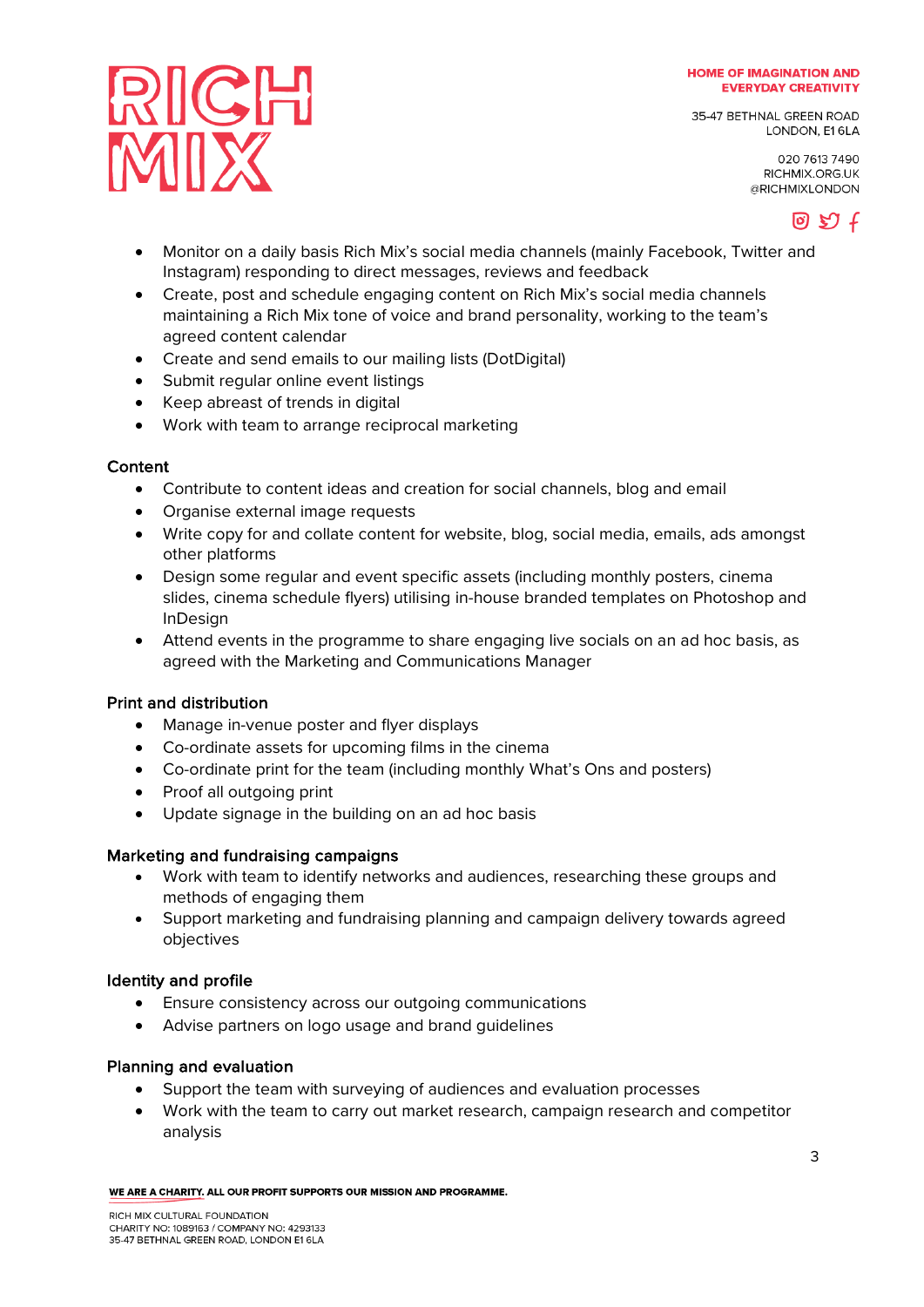35-47 BETHNAL GREEN ROAD LONDON, E16LA

> 020 7613 7490 RICHMIX.ORG.UK @RICHMIXLONDON



- Use Rich Mix's ticketing system (Spektrix) to analyse audience insights and behaviour
- Collate data for reports

RICH

#### General

- Attend a range of Rich Mix events
- Represent Rich Mix at networking and fundraising events
- Ensure Rich Mix's policies as outlined in the Staff Handbook, including Health and Safety, Equal Opportunities & Diversity, and Environmental Policies, are implemented and reflected in all aspects of your work
- Undertake any other duties commensurate with the status of the role and in keeping with its overall purpose

# PERSON SPECIFICATION

## Essential skills, knowledge and experience:

- Strong communication skills, both verbal and written
- A positive can-do attitude and a flexible approach
- Takes an imaginative and creative approach
- Strong interpersonal and customer service skills
- IT proficient, especially using Microsoft Outlook, Word and Excel
- Knowledge and understanding of social media as a tool for marketing and engaging audiences
- Keen interest in latest digital trends and channels
- Passionate about the arts and a keen interest in the work of Rich Mix
- Ability to perform well under pressure and work to deadlines
- Highly organised and self-motivated team player
- Strong proofreading skills and high level of attention to detail
- Experience of tailoring writing for different platforms and audiences

#### Desirable skills:

- A knowledge of the Adobe Creative Suite (Photoshop and InDesign)
- A knowledge of WordPress (website content management system)
- A knowledge of Spektrix (box office ticketing system)
- A knowledge of Artifax (customer relationship management system)
- Experience of working in an arts venue

Please note this job description reflects the requirements of Rich Mix in April 2022. The role and duties of the post are subject to change in line with the future development of the organisation. Rich Mix reserves the right to make such changes as are necessary after any changes required have been discussed with the post-holder.